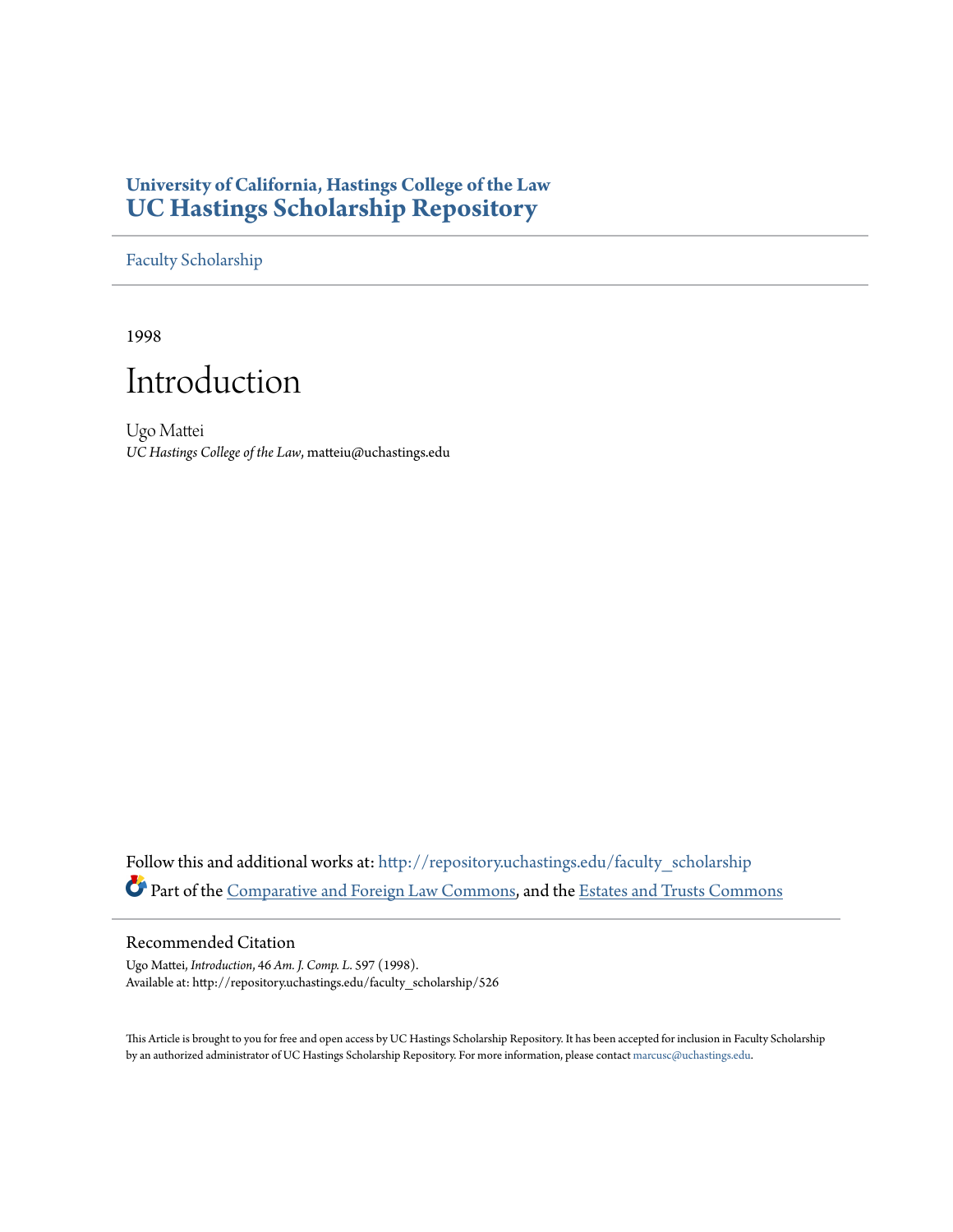

## **Faculty Publications UC Hastings College of the Law Library**

**Author:** Ugo Mattei

**Source:** American Journal of Comparative Law

**Citation:** 46 Am. J. Comp. L. 597 (1998).

**Title:** *Introduction*

Originally published in AMERICAN JOURNAL OF COMPARATIVE LAW. This article is reprinted with permission from AMERICAN JOURNAL OF COMPARATIVE LAW and Law School, Univ. of Michigan.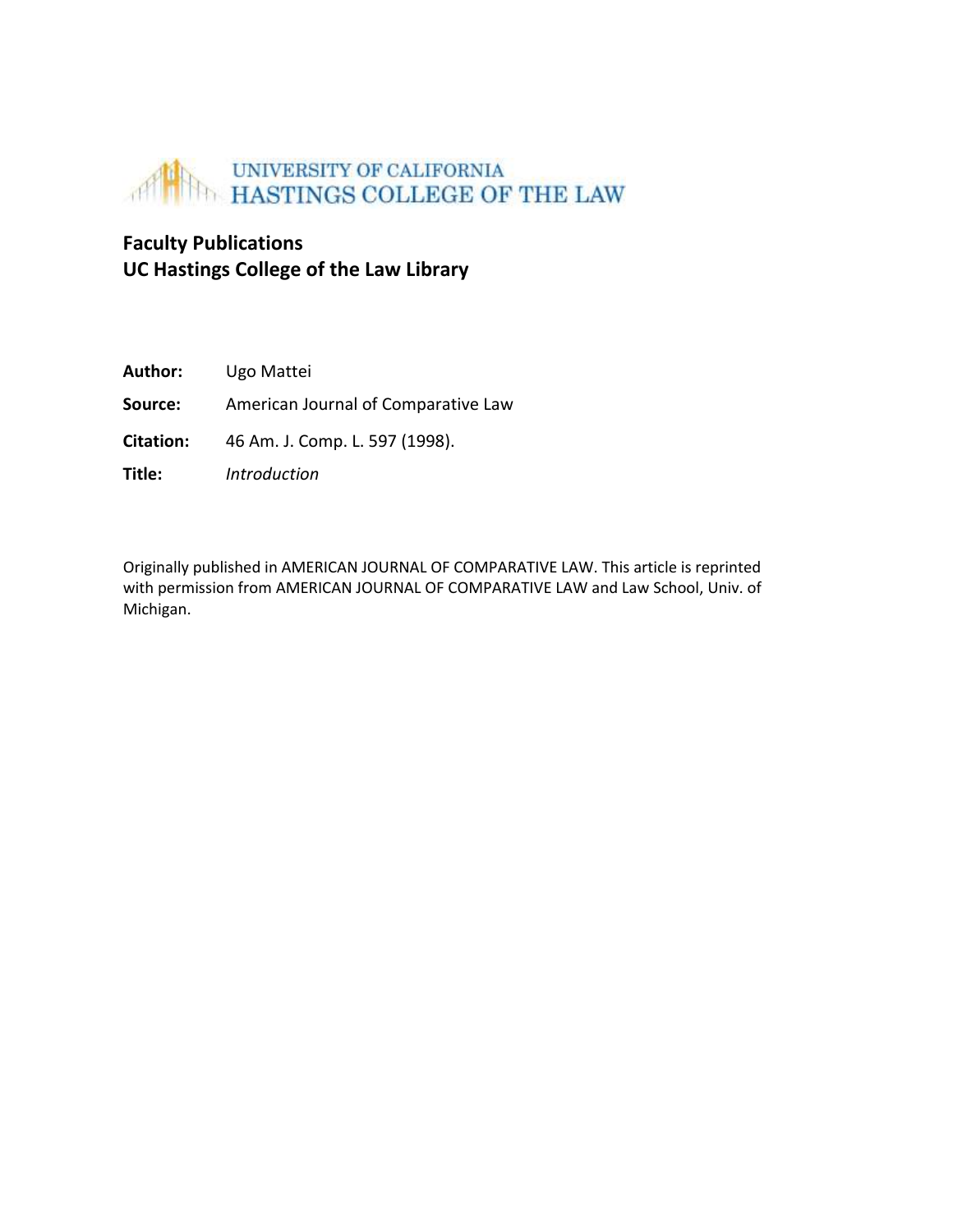#### UGO MATTEI & MATHIAS REIMANN

### Introduction

For a number of years, we have been increasingly concerned about the teaching and scholarship of comparative law in the United States. In particular, we have sensed a lack of methodological reflection and theoretical foundation. We have therefore decided to take a fresh look at this time-honored discipline and encourage others to do so as well.

I.

Some readers of this Journal may view a symposium on "New Directions in Comparative Law" as a waste of time and effort. Comparative law, they will say, has been too self-conscious, too hung up on reflecting upon its own sense or nonsense all along. What we need, so the argument will go, is "hard-nosed comparative work," not theoretical musings about goals, methods, and agendas.<sup>1</sup> Theoria sine praxis, rota sine axis.

There is much to be said for such a view. For a discipline to thrive, it must produce substantive work and useful results, not theories about itself. As the German legal philosopher Gustav Radbruch once observed, obsession with one's own well-being is a sign of sickness in people as well as in scholarship.<sup>2</sup> It is tempting therefore simply to roll up our collective sleeves and get to work. Just do it!

Yet, just doing it makes sense only if there are timely ideas of what one is doing and why. Recently, such ideas have been in short supply. Of course, we recognize the traditional work done by the older generation of scholars. They laid the groundwork for comparative law in this country, provided the basic information about foreign, especially European, legal systems, and mapped major areas of interest for teaching and scholarship. This work has been done, and it was, for

UGO MATTEI is Alfred and Hanna Fromm Professor of International and Comparative Law, University of California, Hastings. Professore Ordinario di Diritto Civile, Universitá di Torino.

MATHIAS REIMANN is Professor of Law, Universität Trier, Germany.

Special thanks to Nancy Paul at the University of Michigan Law School, who not only performed all of the logistical work on this symposium, but also policed deadlines, edited manuscripts, completed footnotes, and helped us, as well as many other contributors, in countless ways.

<sup>1.</sup> See Bernstein, "Book Review" (of Bernhard Grossfeld, The Strength and Weakness of Comparative Law), 40 Am. J. Comp. L. 261 (1990).

<sup>2.</sup> Gustav Radbruch, Einführung in die Rechtswissenschaft 293 (13th ed. 1980).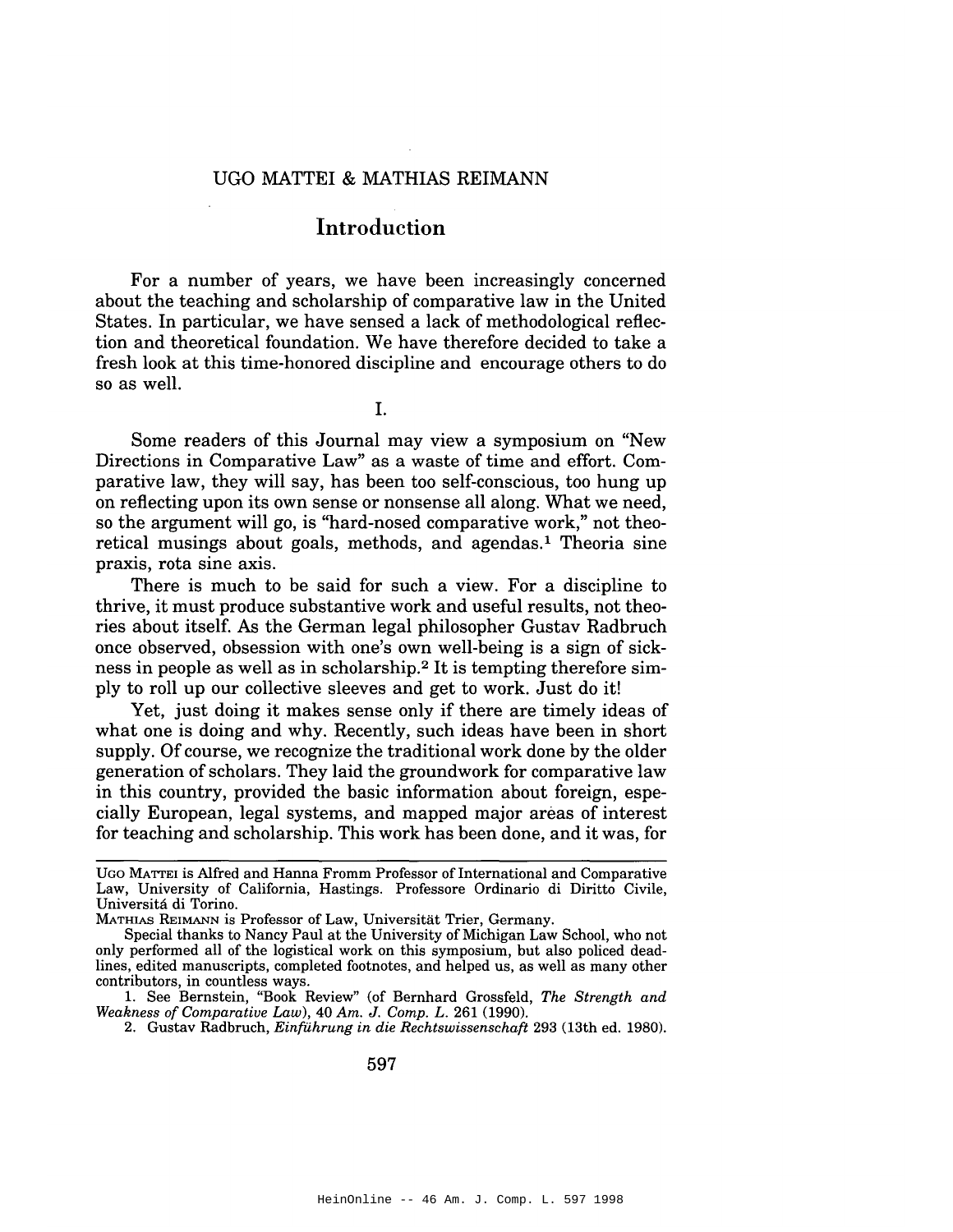the most part, done well. Yet, it has inevitably aged. In the late twentieth century, the legal universe has been beset by dramatic changes. The importance of the nation state has diminished while the significance of international organizations and regimes has grown, the role of legal actors and institutions has changed, the meaning of legal sources has shifted, and international transactions have become routine. In the midst of these changes, mainstream comparative lawvers in the United States soldier on as they have for decades, talking mainly about the same issues and holding much the same conferences year after year. To be sure, we have all duly joined the chorus of globalization and even reveled in a renewed sense of importance. But we have made no serious effort to reexamine our traditional canon of goals and methods and adjust to the new realities. As a result, we have recently produced little exciting work and lost a sense of future direction. Praxis sine theoria, caecus in via.

II.

Thus it was not interest in theoretical musings but a perceived, and rather dire, need to revitalize a stagnating discipline that led us to return to fundamental questions about the basis and purpose of comparative law. We decided to convene a group of scholars interested in exploring contemporary theoretical foundations and new agendas.

We focused mainly on the younger generation because we were looking for fresh ideas. We did seek the input of a few senior colleagues as well, but only for general guidance and to avoid reinventing the wheel.<sup>3</sup> We also insisted that all participants had worked and taught in the United States since we wanted to focus primarily on the status and future of the discipline in this country. Of course, many issues of goal and method are of a general nature but we considered it prudent not to tackle them on a worldwide scale since they may differ significantly depending on the particular context.<sup>4</sup>

Ultimately, about a dozen scholars met for two workshop-style conferences in September of 1996 at the University of Michigan in Ann Arbor and a year later at the Hastings College of Law in San

<sup>3.</sup> We thank especially Professors Antonio Gambaro (Universitá di Milano, Italy) and Professor Eric Stein (University of Michigan) for their advice and comments on the essays in the symposium. They bear, of course, no responsibility for the form or content of the papers.

<sup>4.</sup> In Europe, for example, comparative law is more of a living, integral part of legal theory and practice than in the United States. It is a necessary and frequently employed tool for integration, and its practical uses, for example in the European Court of Justice, in the drafting of directives by the Commission, or under the dense network of private international law conventions, are much more obvious. This does not mean that a discussion from an American viewpoint is irrelevant to the discipline in Europe but it does mean that great caution is in order when drawing European conclusions from American ideas.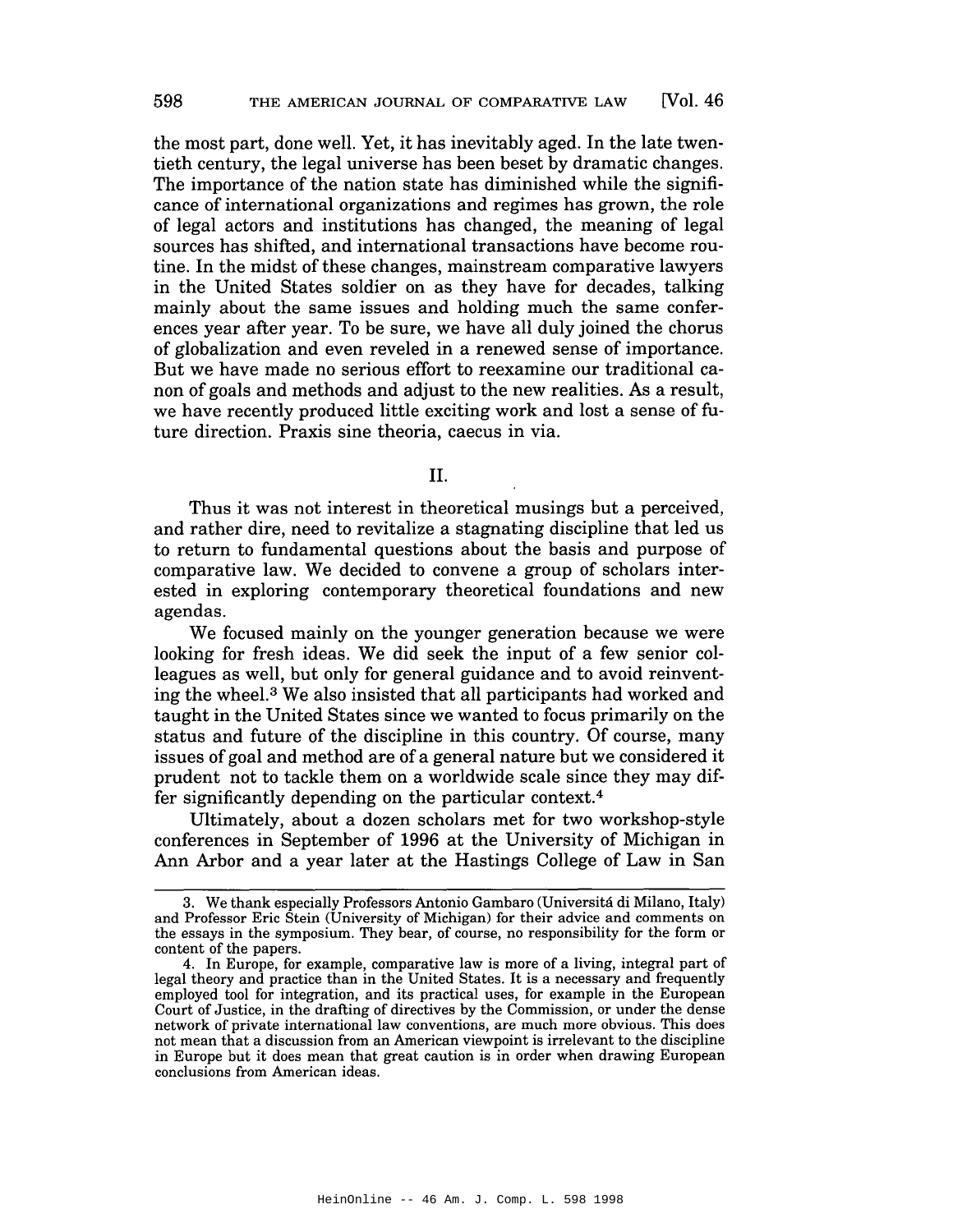Francisco. The discussions were broad-ranging, frank, and vigorous. This symposium issue contains the papers resulting from these two meetings.

We required every participant to present ideas for injecting new life into comparative law. We asked them to make concrete proposals and take intellectual risks. We wanted the papers to be short and readable. The authors were not to produce exhaustive treatments but provocative essays. While we are unsure of how successful we have been in this endeavor, we considered the contributions sufficiently interesting to publish them. We felt encouraged to do so by the recent signs of a growing interest in rethinking and reforming comparative law in the United States.<sup>5</sup> We hope that this symposium will contribute to the renascent reflection, encourage responses, and thus help stimulate a broader discussion.

III.

We present the papers in four groups. While there is an inevitable element of arbitrariness in any such categorization, it provides a structure and thus helps the reader perceive how the various ideas relate to each other. The papers in each group are united by a common starting point or purpose.

Comparative Law in the United States Today:  $1.$ Distinctiveness, Quality, and Tradition

Three papers essentially take the discipline as it stands today in the United States and reflect upon how to use and improve it, implicitly or explicitly suggesting change.

At first glance, James Gordley's essay appears to be a mere description of what comparative law is about. He questions whether it is a distinct discipline at all and finds that, for the most part, it is not. Yet, his position implies a strong normative claim: comparative law should not be a separate discipline. Professor Gordley sees it primarily as a tool to understand and clarify the law and conceives of law as a set of general principles which respond to largely identical issues arising in all modern societies. His conclusion is that in elucidating and developing these principles, all lawyers should work comparatively all the time. In particular, they should consider not only the legal sources of their own country but solutions developed in other countries as well. Thus, a nationalist and positivist approach would yield to a transnational and functional one. Professor Gordley's paper raises interesting questions. Should all lawyers ultimately become

<sup>5.</sup> Another Symposium Conference, entitled "New Approaches to Comparative Law," took place at the University of Utah, October 10-12, 1996. Also, a Long-Range Planning Committee is currently proposing a reform agenda for the American Society of Comparative Law.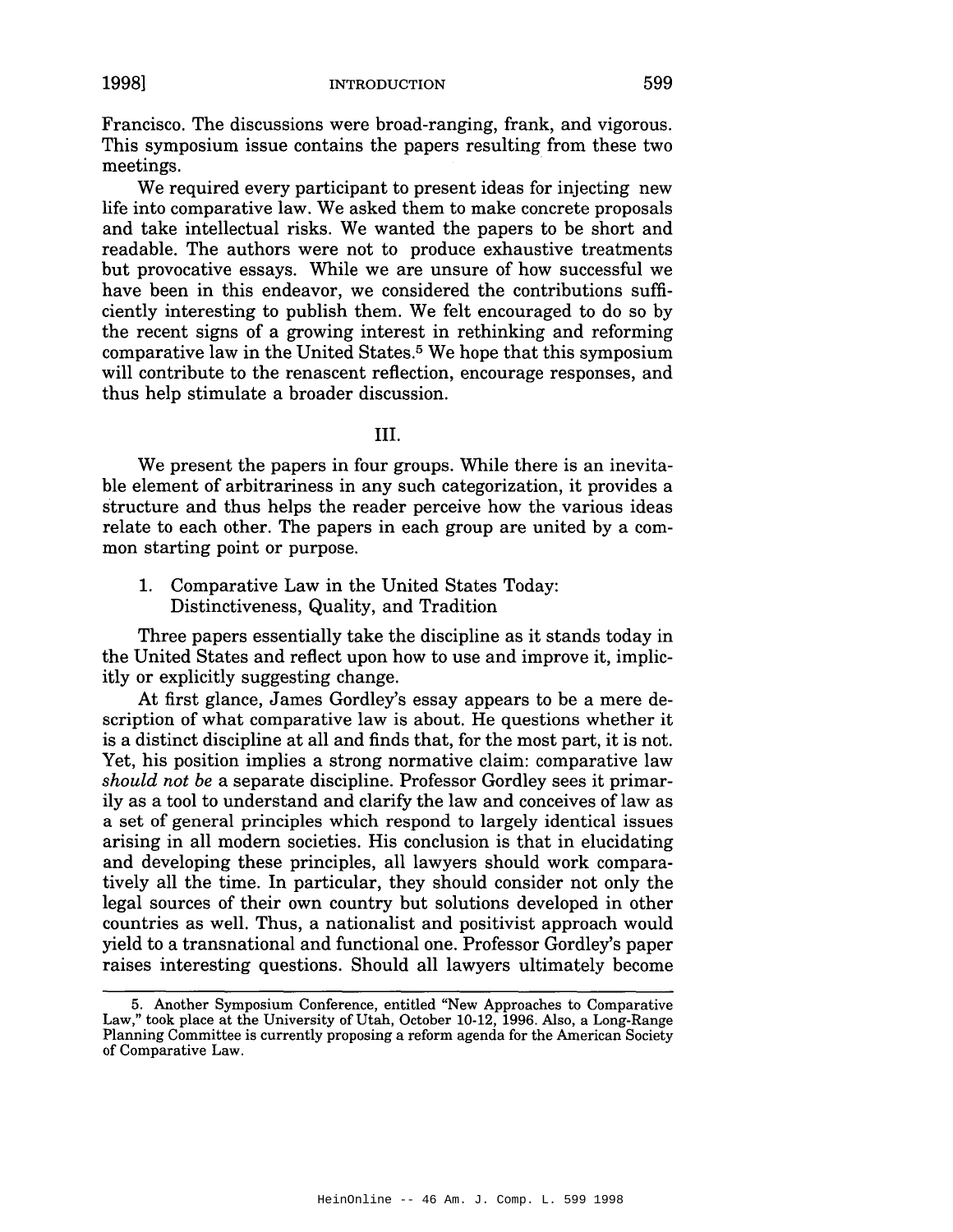comparatists? Does his analysis still hold true if we venture beyond substantive private law as the traditional mainstay of comparative law in the United States? Or if we conceive of law not as a set of rules and principles but, in the modern American vein, as consisting of actors, institutions, and processes?

John Reitz asks a different question: assuming comparative legal scholarship does in principle what it has traditionally done, how is it done well? He proffers a set of very concrete criteria to guide scholars in doing their work and others in judging its quality. His emphasis is not on a radical reformulation of the discipline but on improving its method, its craftsmanship, and its results. Upon reading his paper, one immediately realizes how little explicit thought we have devoted to these matters in the past. This is more than just embarrassing. It is a telltale sign of our discipline's lack of theoretical and methodological foundations that it has no clearly understood standards of quality. This is not to say that Professor Reitz' canon should be taken as gospel. One should hope that others will join issue with him or suggest additional criteria, such as originality of insight or utility of result.

Mathias Reimann has a more openly critical attitude that pervades his essay "Stepping Out of the European Shadow." Many of the problems plaguing comparative law in the United States today exist because the discipline continues to adhere to a tradition that is based on a poorly designed model. It was once imported, via the founding generation of immigrants, from Europe and thus reflects the European situation of half a century ago. It never fit American circumstances well to begin with and, more importantly, it has now largely gone out of date. The point of the paper is mainly one of deconstruction since it suggests that we go beyond this traditional model in order to fashion a discipline meeting modern American needs. Surely not everybody will agree with this analysis, and even those who do will note that this paper makes but scant suggestions about what should replace the traditional approach.

#### 2. A New Orientation: Toward Recognition of Difference

The next three papers also take the status quo of comparative law as their starting point but call for a new orientation. They share an emphasis on how the discipline can help to understand difference and to foster tolerance although they employ this idea in different contexts.

Nora Demleitner relates the current debate about the meaning and purpose of comparative law to "the larger contest about the future of the academy and of legal training." Just as there are proponents of a more theoretical and adherents to a more practical approach in legal academia at large, some comparatists see their dis-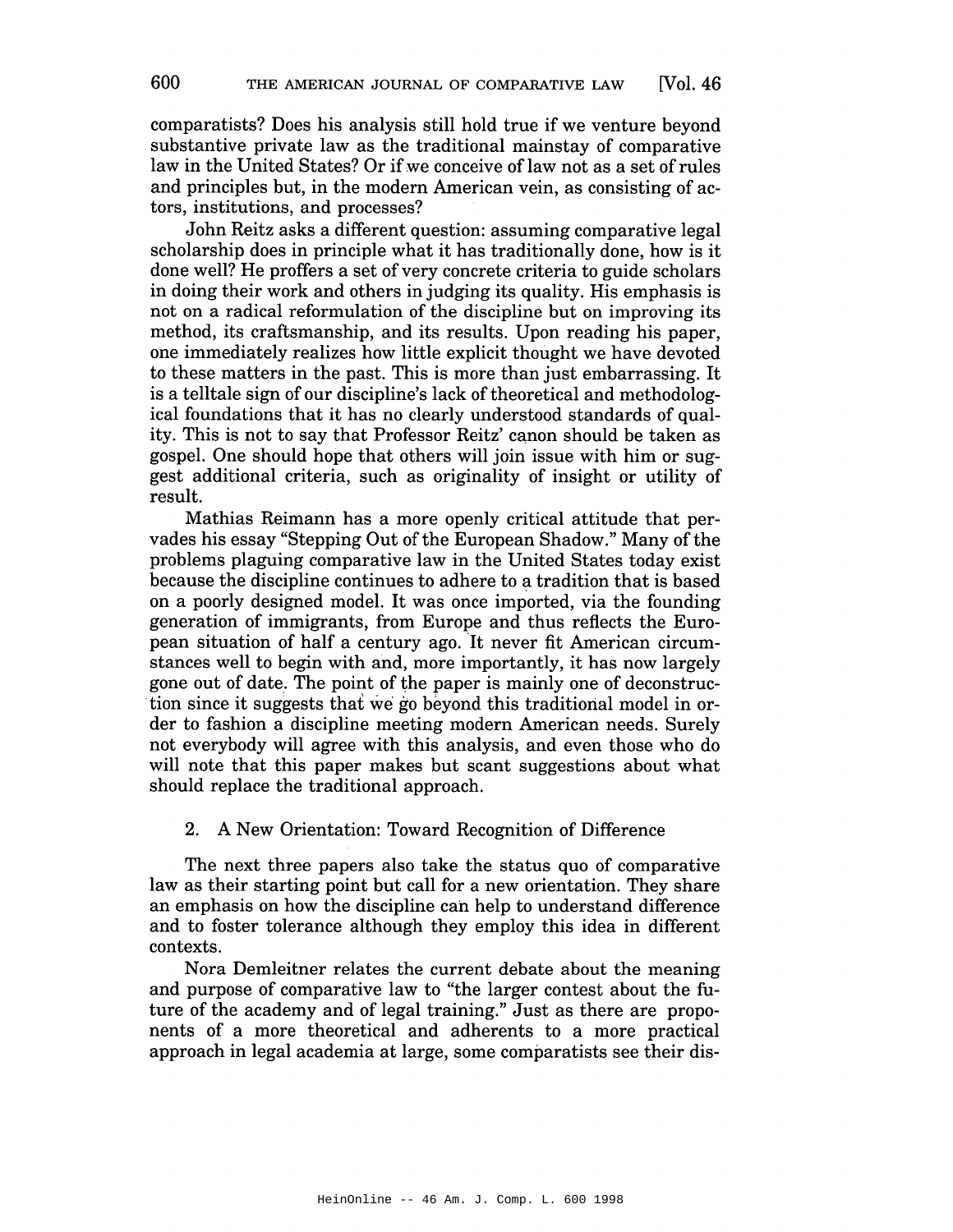cipline primarily as an academic device for the study of law as such while others emphasize the practical skills it can teach. And, just as in the law faculties generally, there is a more orthodox camp of comparatists as well as an emerging group of young Turks pushing the discipline beyond traditional boundaries. Professor Demleitner sees this split as a golden opportunity to learn amongst ourselves the tolerance toward other views that we preach so consistently as comparatists with regard to other legal cultures. Upon reading her paper,

one is sorely reminded of the fact that tolerance indeed begins at home. It also invites the question, however, how a sensible dialogue can be constructed between different positions, be they academic camps or legal cultures. It is yet another important question, one realizes, to which we have precious few workable answers.

In a somewhat similar vein, Vivian Grosswald Curran emphasizes the cognitive potential of what she calls "the comparative act." Drawing on the experience of foreign language study, she sees the utility of comparative law not so much in the promotion of a cosmopolitan attitude but in allowing us to perceive the "other." Her paper alerts us to the fact that comparative law has traditionally been very much preoccupied with finding similarity and identity, perhaps as a result of the immigrants' reaction against their experience with exclusion and discrimination. Yet, this obsession with commonalities, Professor Curran argues, is largely outdated. It would be more timely, as well as more valuable, to focus on difference instead. Comparative law could then help us to square the emerging recognition of difference among human beings and cultures with claims to non-discrimination and inclusion-perhaps one of the most urgent social and political agendas of our time. The question then becomes whether comparative law can indeed play such an important educational role beyond law itself and indeed for society at large.

L. Amede Obiora explores the comparatists' ability to elucidate similarity and difference in the more practical context of international human rights. She explains how we have lost faith in the old universals but failed to replace them with a more convincing and workable paradigm. We have no choice but to build new foundations. If an international human rights regime is to succeed in practice, it has to accomplish two goals at the same time: It must reflect and respect the social and cultural diversity of societies, yet it must also maintain its universalist claim lest it fall prey to localism and relativism. As a result, we need to find out whether there are truly universal elements shared by all societies, including the more traditional ones found mainly in developing countries, and what these universal elements are. This is exactly the kind of service comparative studies can render. Professor Obiora's essay makes one realize how badly we have neglected our discipline's utility in this context and how large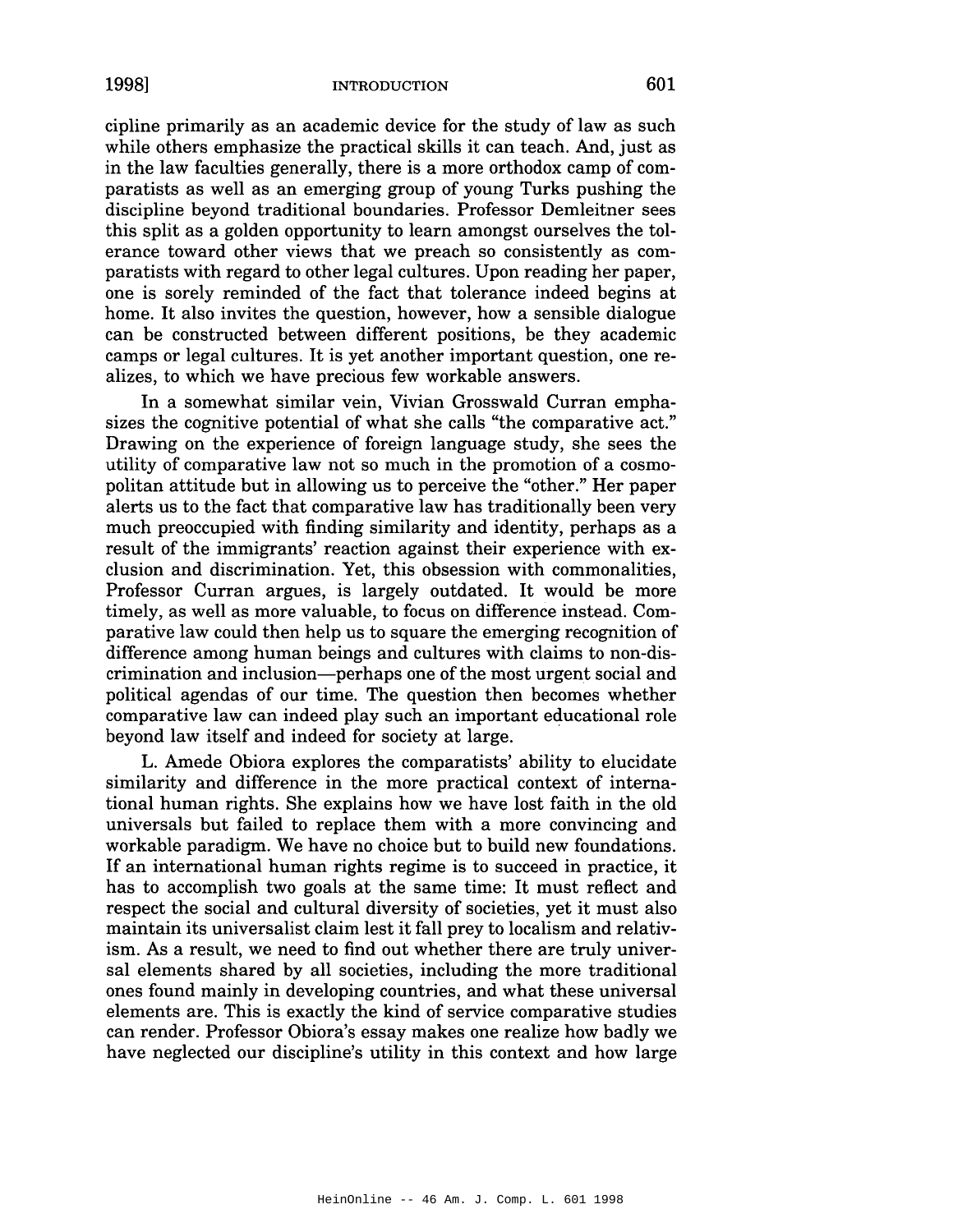its potential is for a more inclusive and thus more promising approach to international human rights. Perhaps the principal reason for this amazing neglect has been the traditional division between comparative law on the one hand and public international law on the other hand—a division that has long become anachronistic. Professor Obiora thus calls for an "Auspicious Reconciliation of International and Comparative Analyses."

602

All three papers essentially call for a shift away from old universals and toward a recognition of diversity, be it for the sake of tolerance or as a starting point for a more inclusive search for commonalities. Their basic attitude is, as Professor Demleitner writes, that "it is necessary to manage the difference, not to abolish it." This attitude reflects considerable belief in the human capability for open-mindedness towards cultural difference. Whether such optimism is warranted is a matter about which reasonable people can differ.

#### 3. New Methods and Approaches: Jurisprudence, Interdisciplinary Study, and Systems Analysis

If we want to venture beyond the more traditional boundaries of comparative law, in which direction should we develop our discipline? Four papers pursue this question and proffer different ideas.

In a wide-ranging essay, George Fletcher reflects upon comparative law as a "subversive discipline." His starting point is the struggle between "establishment" and "subversion" that has marked the common law tradition since the days of Coke, Hobbes, and James I. Surveying the development of Anglo-American jurisprudence up to the present, we realize that jurisprudential schools have been interesting and influential primarily when they were "destabilizing" in the sense of challenging established assumptions—witness legal realism, law and economics, or critical legal studies. Comparative law has rarely been so "destabilizing." Most writing in the field is "reportorial," pays scant attention to the underlying philosophical and ideological assumptions, and provokes little reflection. As a result, it is rarely interesting from a broader point of view. Professor Fletcher urges us to overcome this state of affairs by conceiving of comparative law as a form of "cultural criticism." We should employ it to question our own and most basic assumptions from an outside perspective. This will allow us to become conscious of matters of which we are now at best dimly aware. Realizing, for example, that terms like "reasonableness" or "fairness" are essentially untranslatable into other languages can open our eyes to the peculiar common law traditions and values they encapsulate. The "subversive discipline" becomes a catalyst for recognition of who we are, how we think, and why, as well as a stimulus to consider change.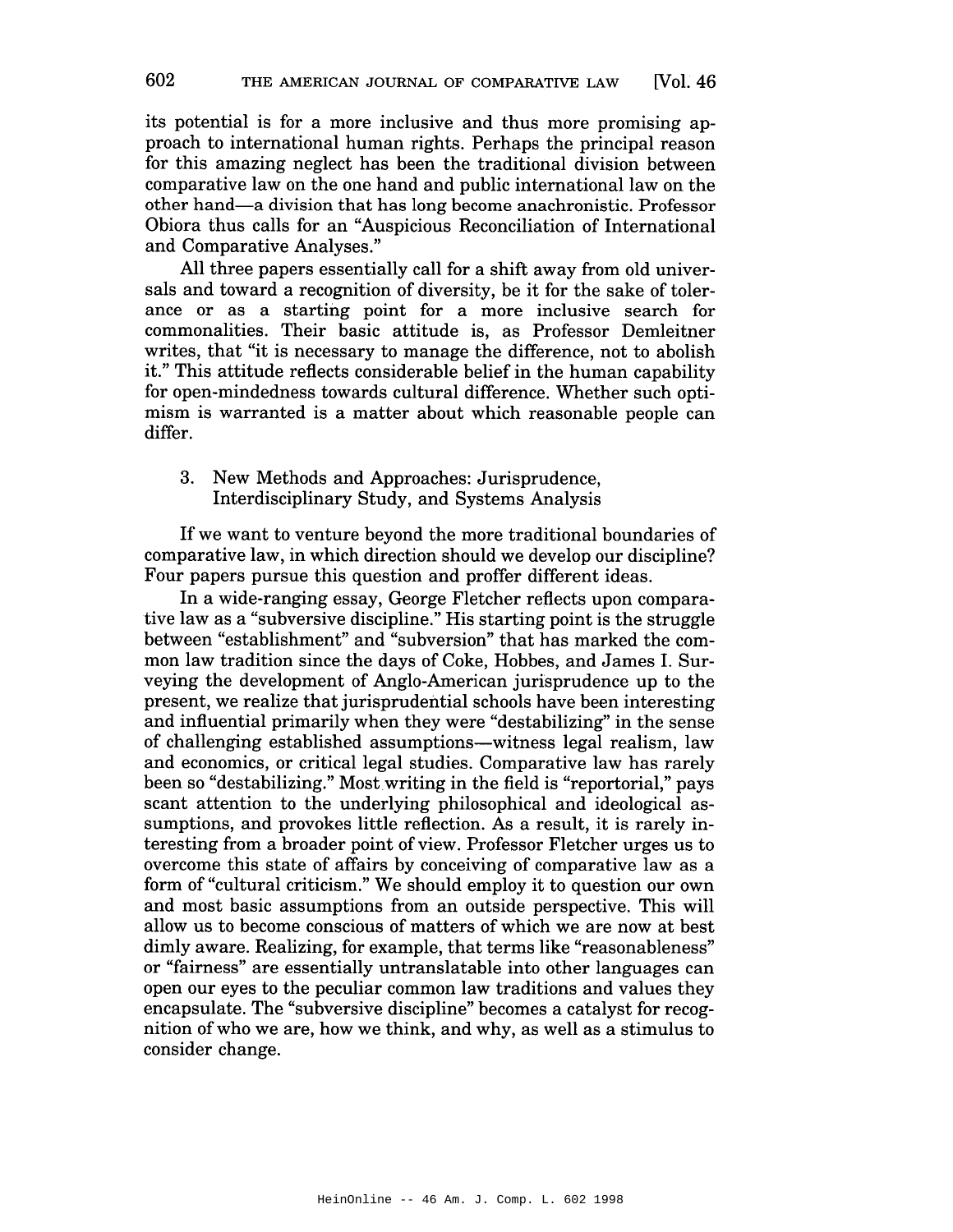19981

In a somewhat similar vein, William Ewald argues that comparative law should be conceived of as what he calls "comparative jurisprudence." He succinctly summarizes and occasionally clarifies the argument he made in a lengthy article published in 1995. Finding a positivist, textual approach (law in books) too narrow and a purely contextual approach (law in action) too broad, Professor Ewald maintains that we should primarily seek to understand styles of legal thought (law in minds). We should view the law from inside the other system; i.e., to understand how lawyers in different legal cultures think. What are the underlying predispositions, ideas, and value systems? Answering these questions, Professor Ewald promises, will integrate the isolated pieces of information often generated by comparative studies and thus provide context and meaning to otherwise sterile facts. Moreover, it will have considerable practical utility as a prerequisite for international communication and cooperation among lawyers from different backgrounds. While some readers of Professor Ewald's essay will enthusiastically agree, others will undoubtedly be skeptical of the novelty or the feasibility of his approach.

The paper by Ugo Mattei, "An Opportunity Not to be Missed," takes a different course. This essay consists of two parts. The first is heretical as it suggests that the future of comparative law does not lie in its connection with the much-trumpeted globalization of law. For a variety of reasons, this globalization has not catapulted the discipline to prominence as one might have expected, nor will it do so in the future. Instead, it is argued in the second part, comparative law's greatest promise is to become the vital link between law and other social sciences. With its study of various legal systems, it can bring real facts and a much-needed dose of realism to sociology, anthropology, political science and economics. But in order to do so, comparative law needs to become interdisciplinary and comparatists need to seek cooperation with scholars from other fields. The agenda presented is old-fashioned and novel at the same time—old-fashioned because it asks comparatists to embrace the interdisciplinary approach that our colleagues have long pursued in most other areas of law, novel because we have failed so far to join that bandwagon. One notices, once again, that our discipline has fallen behind. Yet, how exactly to turn it into an interdisciplinary endeavor will require a lot more discussion.

Perhaps the most radical quest for a new direction comes from David Gerber. While recognizing that the traditional approach serves important functions, he finds that it suffers from two limitations: It is too norm-centered, and it produces bits and pieces of particularized knowledge without providing a means of relating them to each other. As a result, comparatists lack a common scholarly language and a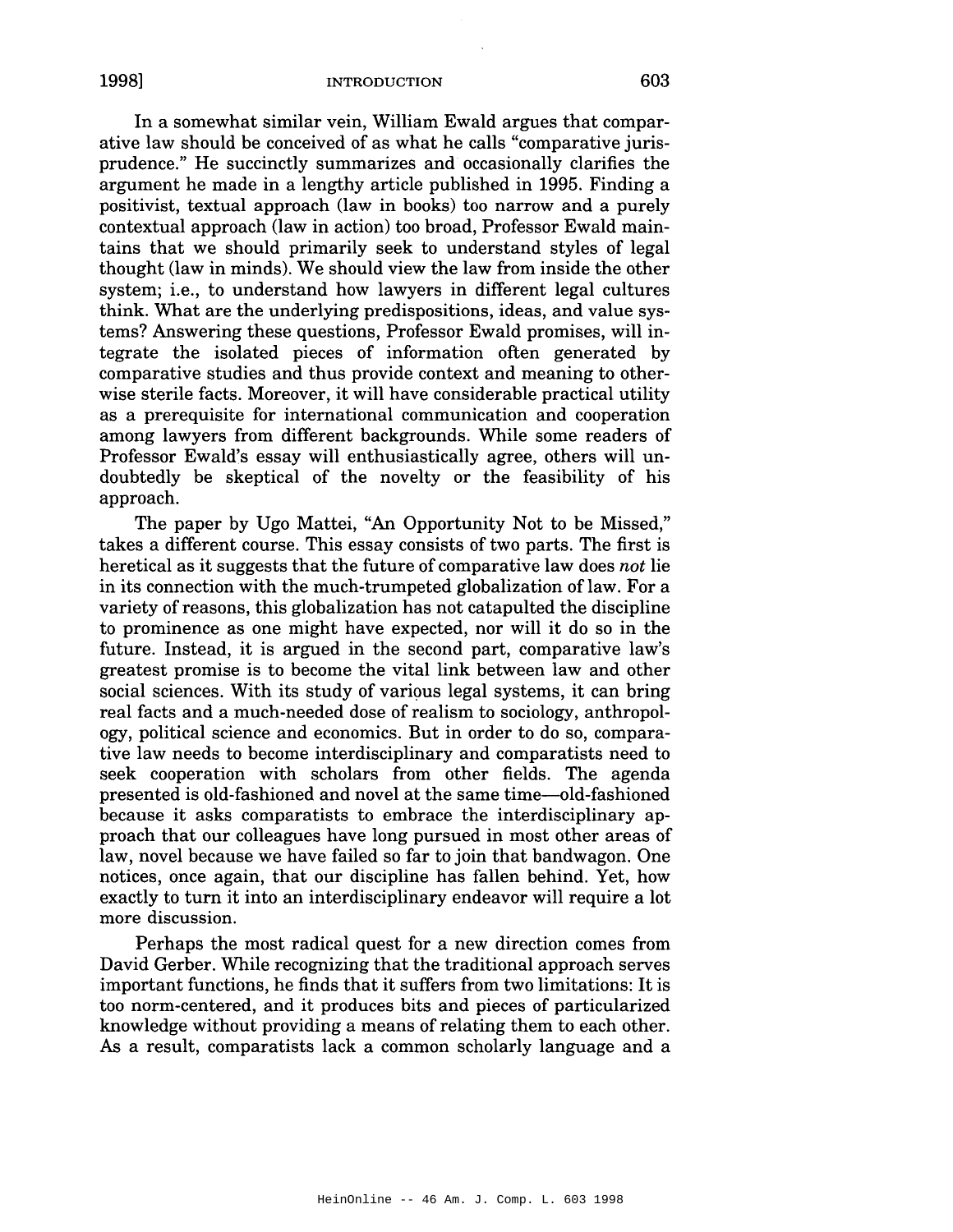sense of a common agenda. Professor Gerber suggests that we turn our attention from norms to systems and their dynamics. We should try to understand the respective decision making processes; i.e., the varying roles of texts, institutions, decision making communities, as well as the different patterns of thought. Such a "system dynamics" approach could produce integrated and transferable knowledge that would be useful not only for legal and social theory but also for practitioners who need to cope with foreign legal regimes. As Professor Gerber admits, the idea of such an approach is not entirely new. But it is also true that we have never developed an analytical framework for it and, as a result, have rarely employed it in comparative legal studies.

The approaches proffered by Professors Fletcher, Ewald, Mattei, and Gerber are not necessarily incompatible. One can even see them as complementing each other. They are all concerned with foreign legal regimes as systems. They all conceive of such systems not as static constructs but as dynamic processes of thought and decisionmaking. Thus, they all insist that we overcome the traditional focus on rules and explore backgrounds, contexts and interrelationships of a much larger variety of elements. For all of them, such an approach promises to remedy the perhaps greatest problem of comparative law today: It could go beyond merely producing and collecting isolated bits of information, but integrate them into a framework and thereby give them meaning.

A View from the Outside: Lessons from Comparative 4. Political Science and Anthropology

Comparative studies are not limited to law but are firmly established in other disciplines as well. In order to learn from their experience, we invited scholars from other disciplines to participate in our conferences,<sup>6</sup> be it as authors of their own essays or simply as observers and discussants. Their participation proved extremely valuable in the discussions and two non-lawyers actually contributed their own papers.

Jennifer Widner's analysis of the methodological problems that have beset comparative political science points to striking similarities with comparative law. There as well as here, the question is not whether there is a demand for comparative studies—there clearly is—but how to supply it effectively. Professor Widner suggests a list of conditions under which such studies will flourish. Reading this list is somewhat depressing because comparative law has largely failed to

<sup>6.</sup> In addition to political scientist Jennifer Widner and anthropologist Laura Nader, whose essays are included, Robert Cooter provided insights from economics at our meeting at Hastings which were highly stimulating, especially where they pinpointed failures and weaknesses in comparative law.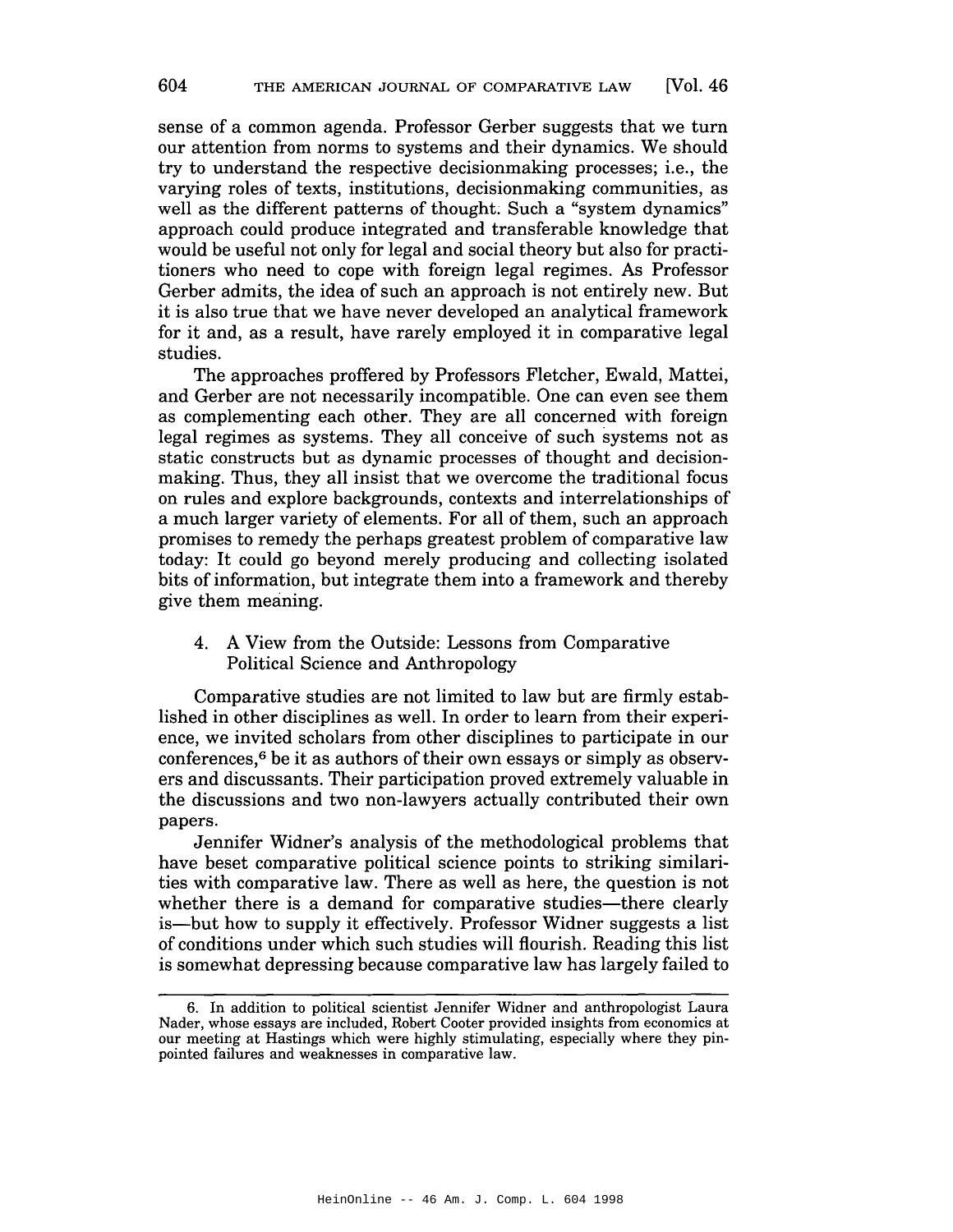meet the criteria mentioned: A discipline must be based on a set of general theories that can be tested; it must produce cumulative wisdom, not only isolated bits of knowledge; the insights it generates must help to solve real world problems; and it must generate enough "big books," i.e., fundamental works, to keep the discipline exciting to its members as well as outsiders. Comparative lawyers in the United States will also note that they mostly lack the environment Professor Widner considers critical for the production of quality work: institutions bringing together a critical mass of scholars, stimulating contact with practitioners, offering regular forums for discussion, and providing support in terms of intellectual atmosphere and resources. At a minimum, the lesson to be learned from political science seems to be that comparatists need to seek a lot more cooperation with each other, with practitioners, and with scholars from other disciplines.

Laura Nader looks at comparative law from the perspective of a seasoned anthropologist. She notes that her colleagues still read the works of the great nineteenth century lawyer-anthropologists, such as Henry Sumner Maine and Louis Henry Morgan, while they pay scant attention to present-day comparative legal scholarship. The reason, she indicates, is probably that the nineteenth century scholars asked "big questions" (e.g., about the evolution of law in various societies) which continue to be fascinating, while current scholarship tends to produce "decontextualized facts or observations" mainly about "the internal aspects of legal systems viewed as autonomous," which are simply not very interesting or useful for an anthropologist. Yet, Professor Nader also finds considerable similarity between the disciplines even today: the comparative perspective itself, the current focus on (if not obsession with) globalization, the uneasy stance between the social sciences and the humanities, and the concern with both sameness and difference. She urges comparative lawyers to challenge the taken-for-granted and to give priority to research about "questions pertaining to the present biological revolution"-an agenda comparative law should share with anthropology. In conclusion, Professor Nader endorses the search for new questions and new critical perspectives "that go beyond either nations or globalisms." that "challenge ethnocentric view and hegemonic purposes," and that promote the "exploration of differences for 'institutional engineering' through just rule of law."

#### IV.

While this symposium presents a large variety of criticisms and suggests a host of new directions, we are acutely aware of its limitations. The papers deal neither with the extension of comparative law beyond the traditional areas to new regions, especially in the Third World, nor do they challenge the established pattern of legal families;